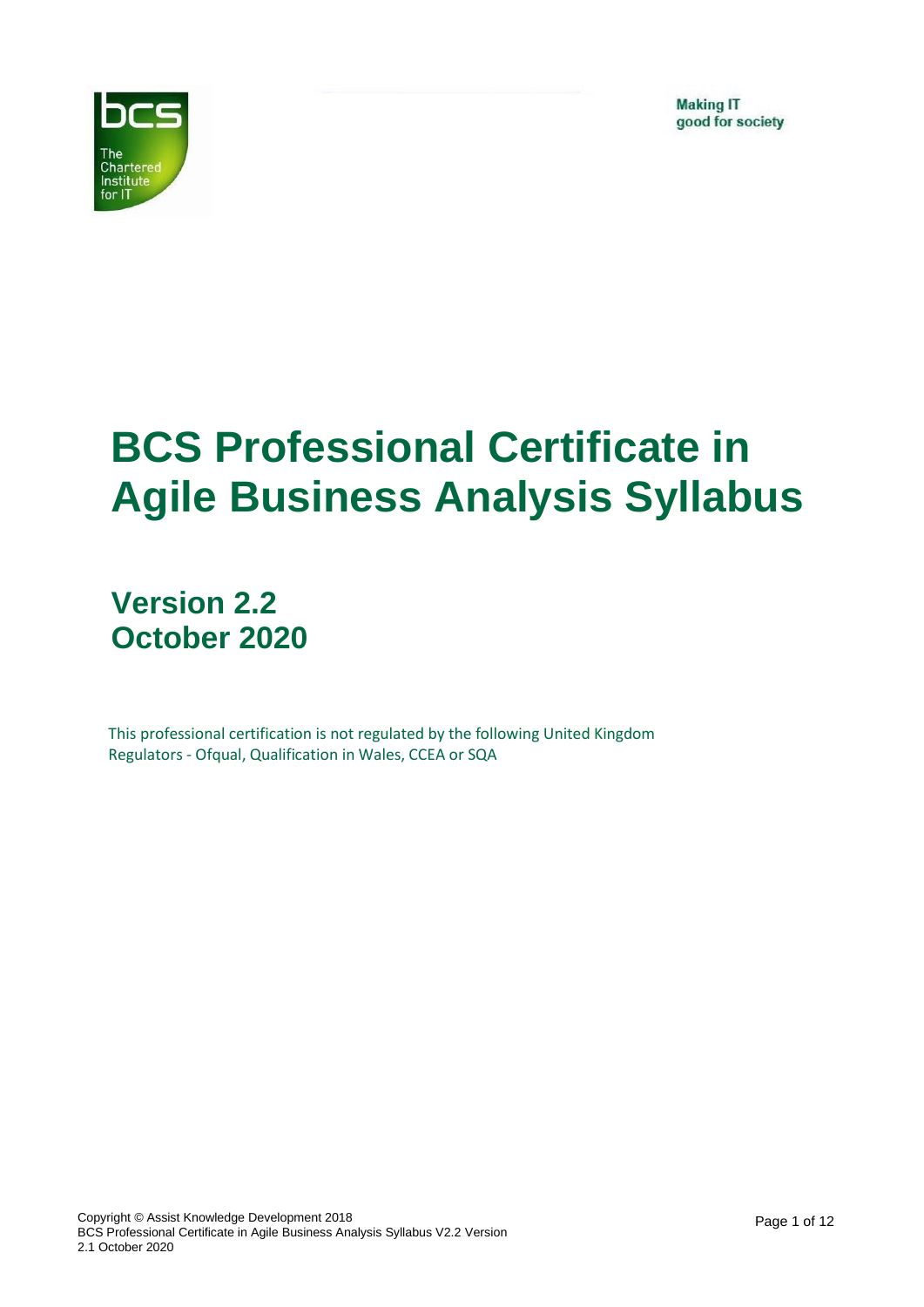# **BCS Professional Certificate in Agile Business Analysis**

### **Contents**

| Additional time for candidates whose native language is not that of the examination 5 |  |  |
|---------------------------------------------------------------------------------------|--|--|
|                                                                                       |  |  |
|                                                                                       |  |  |
| 1.                                                                                    |  |  |
| 2.                                                                                    |  |  |
| 3.                                                                                    |  |  |
| 4.                                                                                    |  |  |
| 5.                                                                                    |  |  |
| 6.                                                                                    |  |  |
| 7.                                                                                    |  |  |
| 8.                                                                                    |  |  |
| 9.                                                                                    |  |  |
| 10.                                                                                   |  |  |
|                                                                                       |  |  |
|                                                                                       |  |  |
|                                                                                       |  |  |
|                                                                                       |  |  |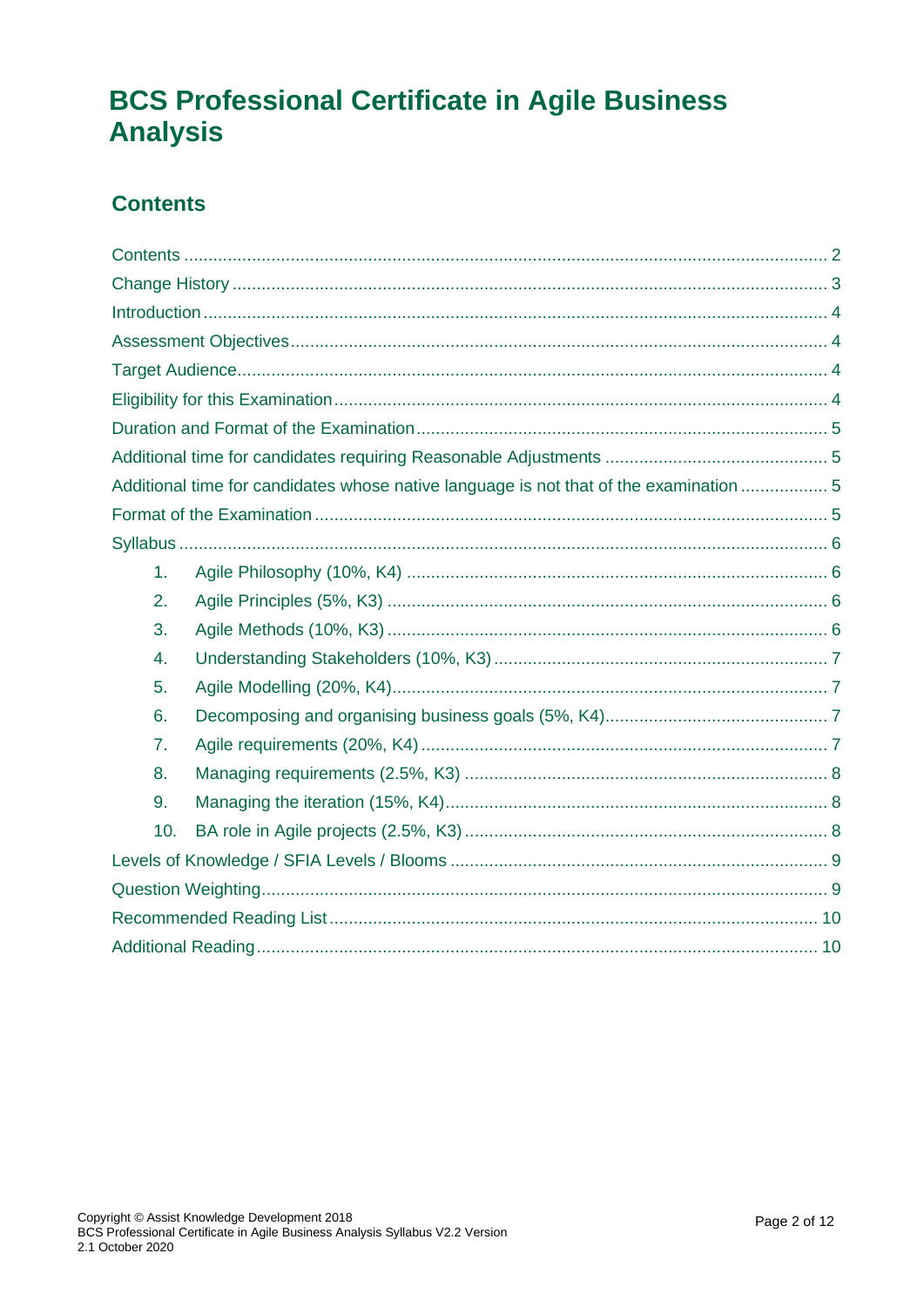# **Change History**

Any changes made to the syllabus shall be clearly documented with a change history log. This shall include the latest version number, date of the amendment and changes made. The purpose is to identify quickly what changes have been made.

| <b>Version Number</b>        | <b>Changes Made</b>                                                                           |
|------------------------------|-----------------------------------------------------------------------------------------------|
| Version 2.2<br>February 2021 | Minor formatting.                                                                             |
| Version 2.1<br>October 2020  | Updated exam details to reflect new MCQ format.                                               |
| Version 2.0                  | Syllabus revisions:                                                                           |
| October 2018                 | Sections 3 and 6: weightings changed                                                          |
|                              | Section 1: addition of the POPIT model                                                        |
|                              | Section 5: addition of business context diagrams; clarification<br>of system context diagrams |
|                              | Section 6: minor rewording; removal of 6.3 and 6.4; addition<br>of new $6.3$                  |
|                              | Section 8: addition of relative sizing estimation approach;<br>$\bullet$<br>removal of 8.3    |
|                              | Section 10: addition of Adopting Agile                                                        |
| Version 1.0<br>October 2015  | Syllabus created.                                                                             |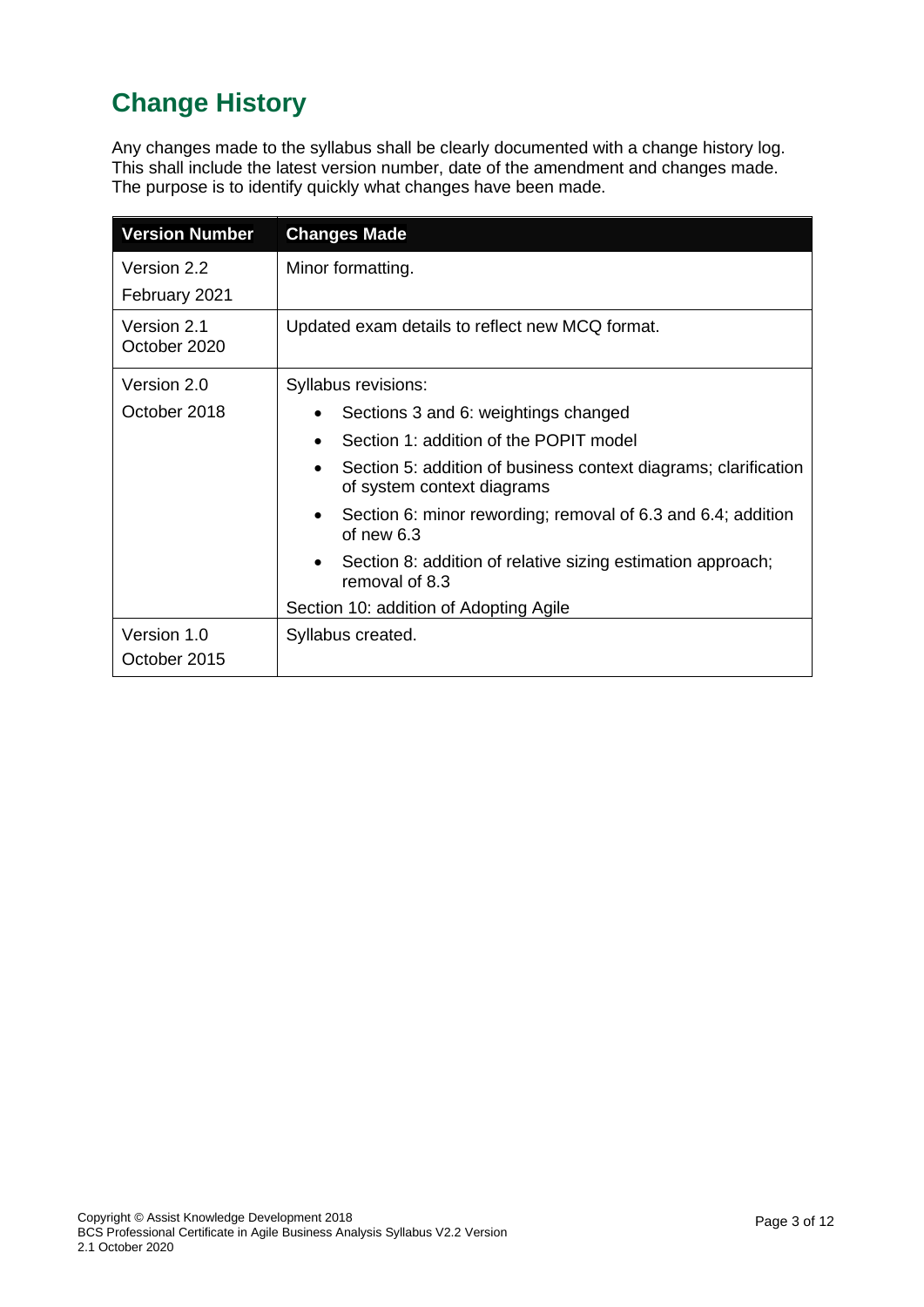### **Introduction**

The BCS Professional Certificate in Agile Business Analysis assesses competence with regard to the philosophy, methods, principles and techniques of the Agile approach and its relevance to business analysis.

### **Assessment Objectives**

The examination leading to the BCS Professional Certificate in Agile Business Analysis has the following assessment objectives.

Candidates must be able to demonstrate that they can:

- Describe the philosophy underpinning Agile approaches
- State the core Agile values in the agile manifesto
- Interpret the key Agile principles
- The application of Agile in the wider business context
- Describe a range of agile methods (process, roles, principles)
- Evaluate the applicability of an agile method for a given situation
- Analyse the stakeholders in Agile projects
- Apply the eight wastes of Lean
- Describe the FMM
- Illustrate the use of Agile analysis, modelling and documentation techniques
- Analyse business goals and their decomposition
- Identify and analyse user roles
- Analyse the application of the user story technique
- Explain the role and management of the solution backlog
- Explain techniques and meetings used to plan, estimate and manage an iteration
- Describe the role of the business analyst when using an Agile approach
- Apply the POPIT model and the system of interest model during Agile adoption

### **Target Audience**

This certification is relevant for anyone wishing to understand the Agile approach from a business perspective. This includes business architects, business analysts, project managers and business managers.

### **Eligibility for this Examination**

There are no pre-requisites for sitting this examination although candidates should be prepared to be assessed in line with the objectives listed in the previous section. While not compulsory, it is recommended that candidates attend a BCS accredited training course. Candidates should also understand the following techniques: CATWOE, Business Activity Model and Use Case Diagrams prior to attending an accredited course or sitting the examination.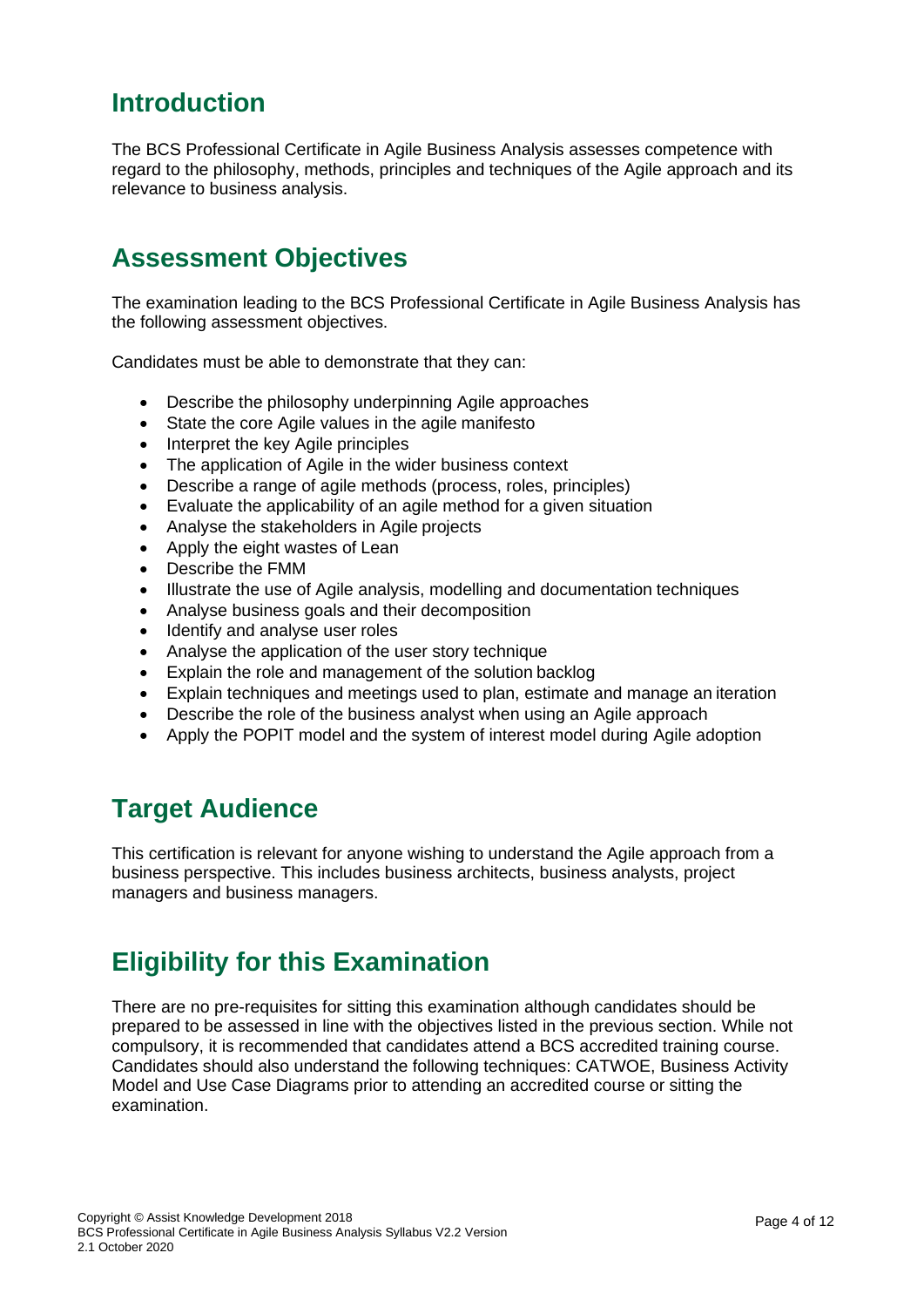# **Examination Format and Duration**

| <b>Type</b> | 40 Multiple Choice questions                             |
|-------------|----------------------------------------------------------|
| Duration    | 90 minutes                                               |
| Supervised  | Yes                                                      |
| Open Book   | No (no materials can be taken into the examination room) |
| Passmark    | 26/40 (65%)                                              |
| Delivery    | Digital or paper based.                                  |

## **Additional Time**

#### **For Candidates Requiring Reasonable Adjustments Due to a Disability.**

Please refer to the [reasonable adjustments policy](https://certifications.bcs.org/upload/pdf/reasonable-adjustments-policy_1.pdf) for detailed information on how and when to apply.

#### **For Candidates Whose Language is Not the Language of the Examination**

If the examination is taken in a language that is not the candidate's native/official language, then they are entitled to:

25% extra time.

Use their own paper language dictionary (whose purpose is translation between the examination language and another national language) during the examination. Electronic versions of dictionaries will not be allowed into the examination room.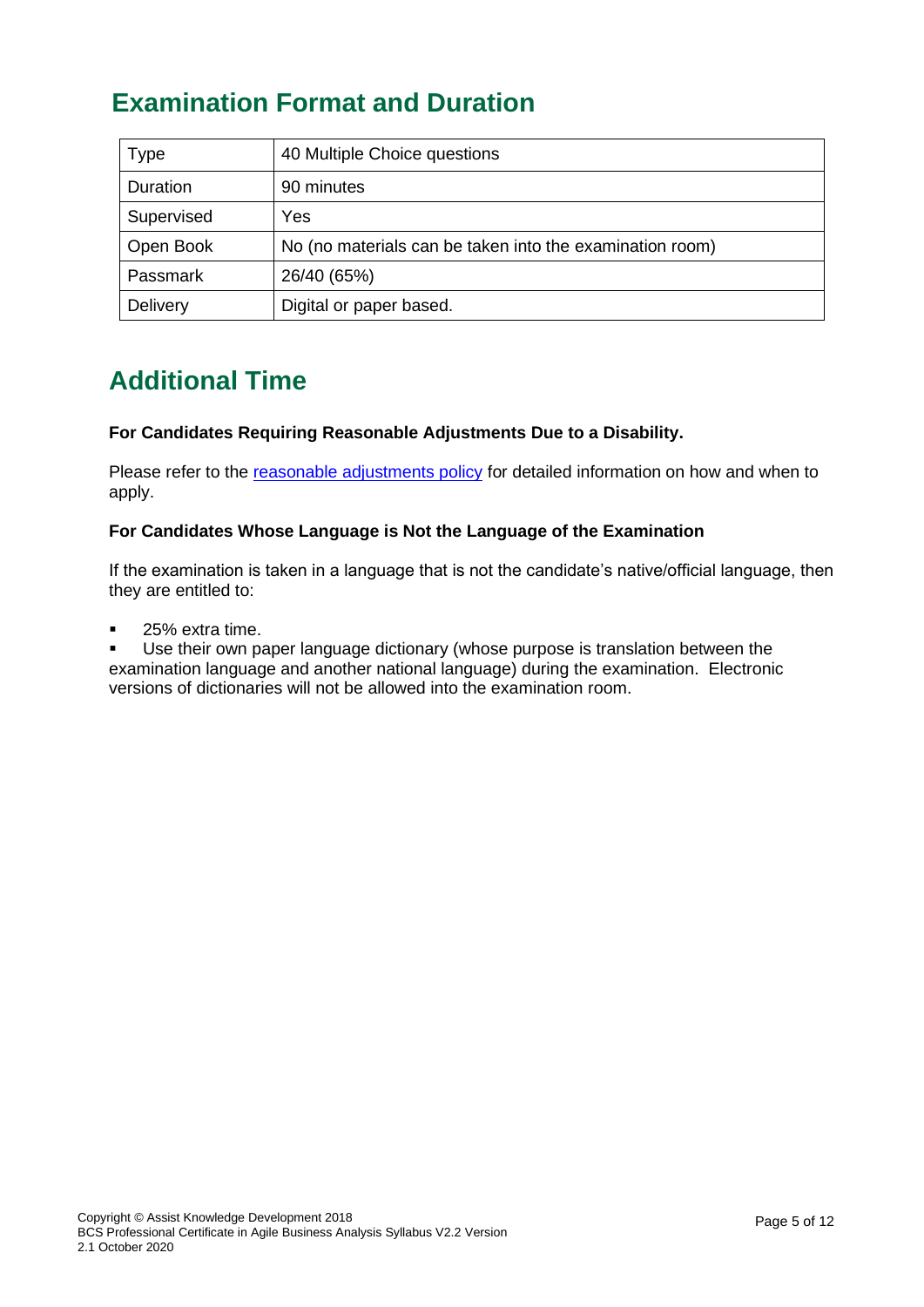# **Syllabus**

For each top-level area of the syllabus a percentage and K level is identified. The percentage is the exam coverage of that area, and the K level identifies the maximum level of knowledge that may be examined for that area.

#### **1. Agile Philosophy (10%, K4)**

- 1.1 The rationale for adopting an Agile approach
	- Definition of Agile
	- 3 pillars of Agile
- 1.2 The Agile manifesto
- 1.3 The three overarching aspects of Agile
	- Principles
	- **Methods**
	- **Techniques**
- 1.4 Business Analysis thinking and how it is relevant in Agile business
	- Systems thinking
	- Service thinking
	- Lean business analysis
		- o Lean thinking
		- o 8 wastes of Lean
		- o Value proposition
	- The POPIT model

#### **2. Agile Principles (5%, K3)**

- 2.1 The 12 core principles
- 2.2 Key principle collaborative working
- 2.3 Key principle self organising teams
	- Tuckman & Jenson theory of group development
- 2.4 Key principle continuous improvement
	- Kaizen
	- DMAIC (from Lean)
- 2.5 Key principle iterative development and incremental delivery
- 2.6 Key principle building in change

#### **3. Agile Methods (10%, K3)**

- 3.1 Elements of a method
- 3.2 Defined V empirical methods
- 3.3 Characteristics of Agile methods
	- Product development methods
		- o SCRUM
		- o XP
		- o Lean software
		- Scaled methods
		- o DSDM
			- o SAFe
- 3.4 Advantages and disadvantages of Agile methods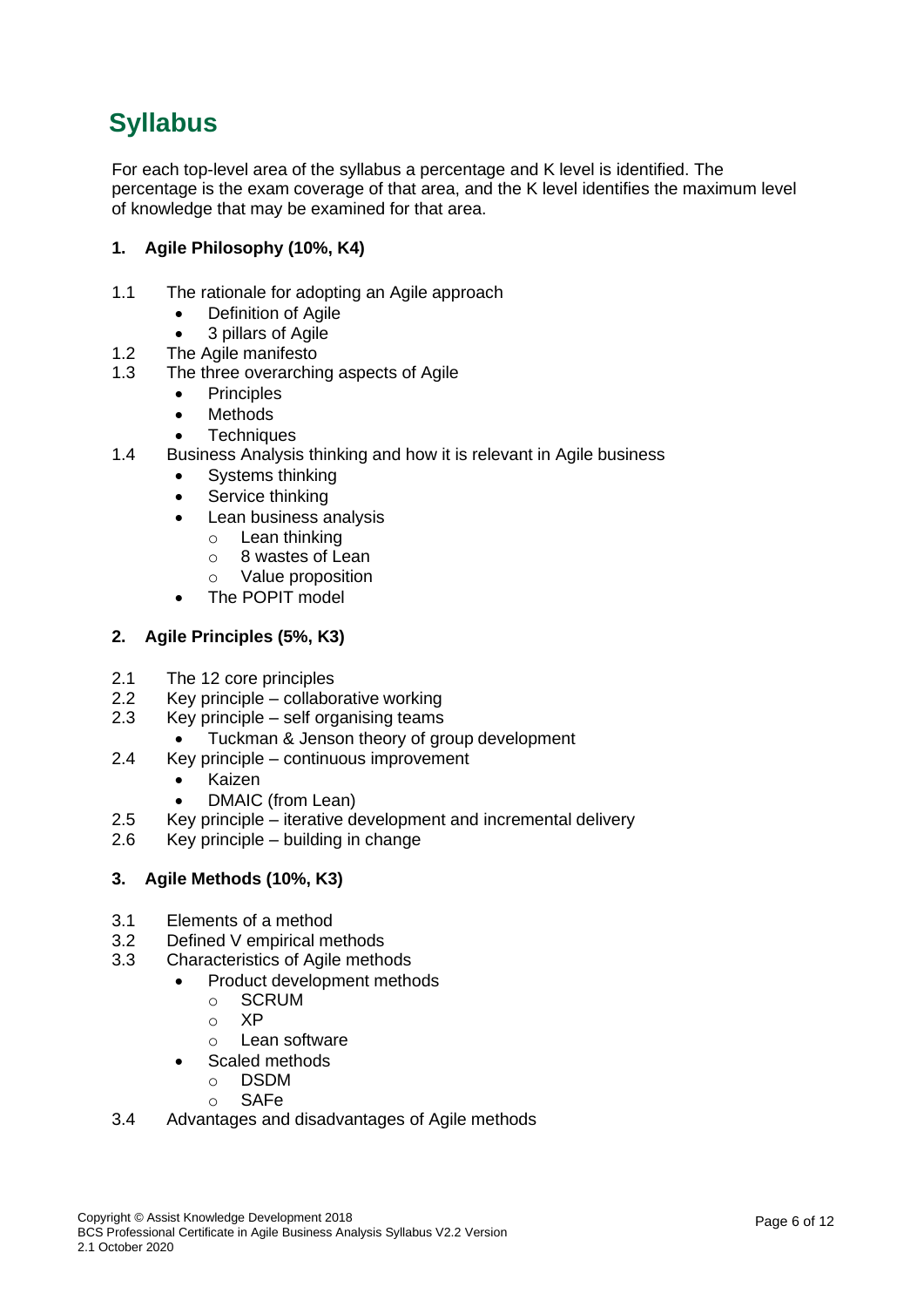#### **4. Understanding Stakeholders (10%, K3)**

- 4.1 Stakeholder groups
	- Business Stakeholders: Project sponsor; Business Managers; Business Architect
	- Project Stakeholders: Project Manager; Programme Manager
	- Technical Stakeholders: Technical Architect
	- Development Team: Subject Matter Expert; End-users; Business Analyst; Designer; Team Leader; Solution Developer; Solution Tester

#### **5. Agile Modelling (20%, K4)**

- 5.1 Rationale and principles for Agile modelling
	- Levels of definition
		- o Black box
		- o White box
- 5.2 Hierarchy of models using the Functional Model Map (FMM)
	- **Enterprise view** 
		- o Business activity models
		- o Business use case diagrams
		- o Business context diagrams
	- System level view
		- o Systems context diagrams
		- o System use case diagrams
		- System component view
			- component designs
- 5.3 MoSCoW prioritisation

#### **6. Decomposing and organising business goals (5%, K4)**

- 6.1 Goal decomposition and Functional decomposition
- 6.2 Benefits of a goal decomposition approach when using Agile
- 6.3 Iterations, releases and goals

#### **7. Agile requirements (20%, K4)**

- 7.1 Hierarchy of requirements and how this relates to agile projects
	- General
	- **Technical**
	- **Functional**
	- Non-functional
- 7.2 User Roles
	- Identifying and documenting user roles
	- Personas and extreme characters
- 7.3 User Stories
	- 3 Cs
	- **INVEST**
	- Techniques to elicit user stories:
		- o Interviews
		- o Surveys
		- o Observation
		- o Story-writing workshops
		- o Scenario analysis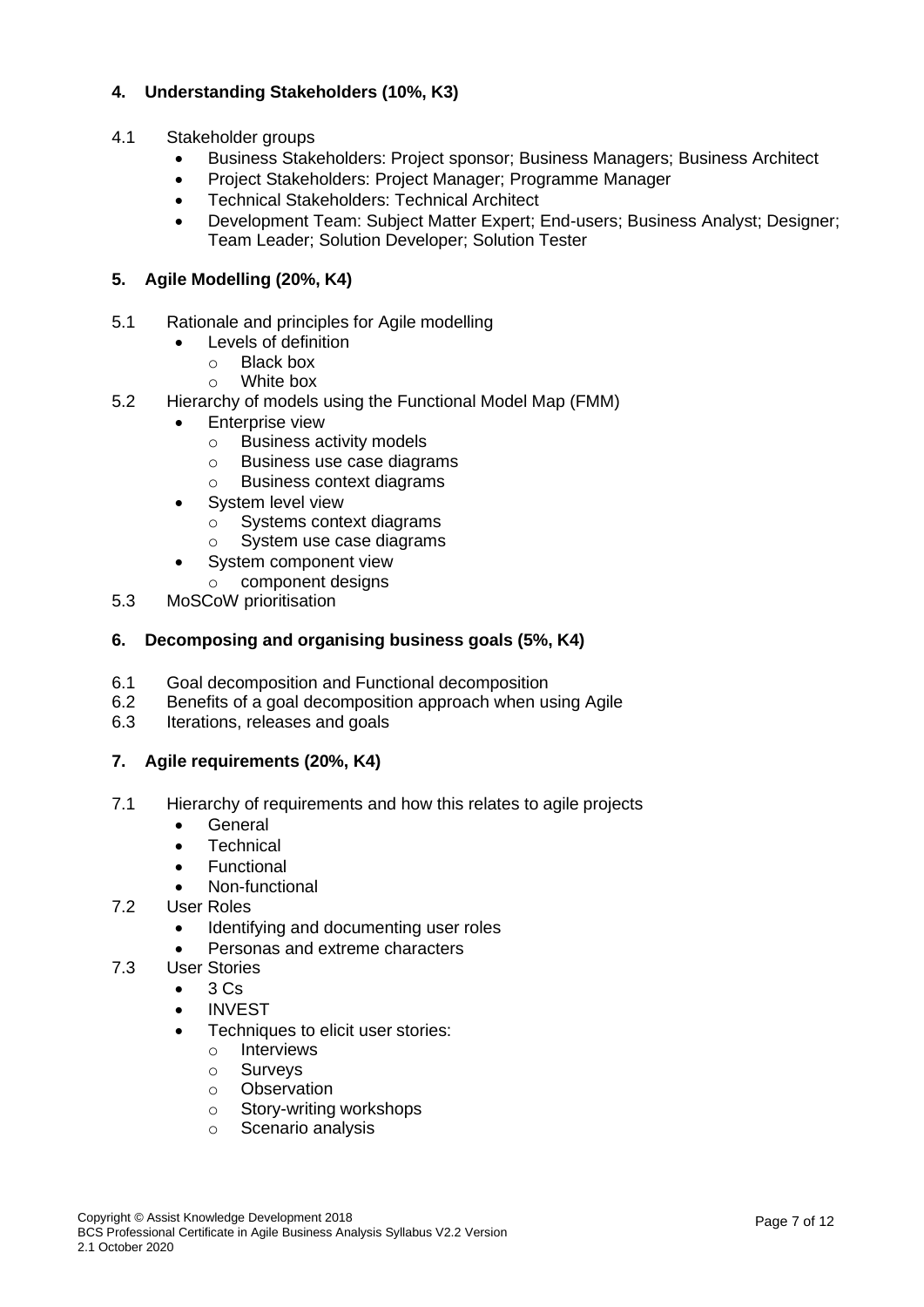- Defining user stories
- Hierarchy of user stories
	- o Themes
	- o Epics
	- o User story
- Patterns for splitting epics: compound and complex
- Documenting non-functional requirements

#### **8. Managing requirements (2.5%, K3)**

- 8.1 The solution backlog
- 8.2 Managing the backlog<br>8.3 Estimation techniques
- **Estimation techniques:** 
	- Wideband Delphi
	- Relative sizing
	- Planning poker

#### **9. Managing the iteration (15%, K4)**

- 9.1 Planning the iteration
	- Iteration planning meeting
- 9.2 Calculating and utilising velocity
- 9.3 Techniques to manage the iteration:
	- Daily stand-ups
	- Agile boards
		- o Kanban
	- Burn down charts
	- **Iteration reviews** 
		- o Show and tell
		- o Retrospectives

#### **10. BA role in Agile projects (2.5%, K3)**

- 10.1 Agile business analysis
	- The business view
	- The system view
	- Transition between the views
	- Exploring the system view: Scenarios; Storyboards; Wireframes; Prototyping
- 10.2 The Generalising Specialist
- 10.3 Agile adoption
	- The POPIT model
	- The system of interest model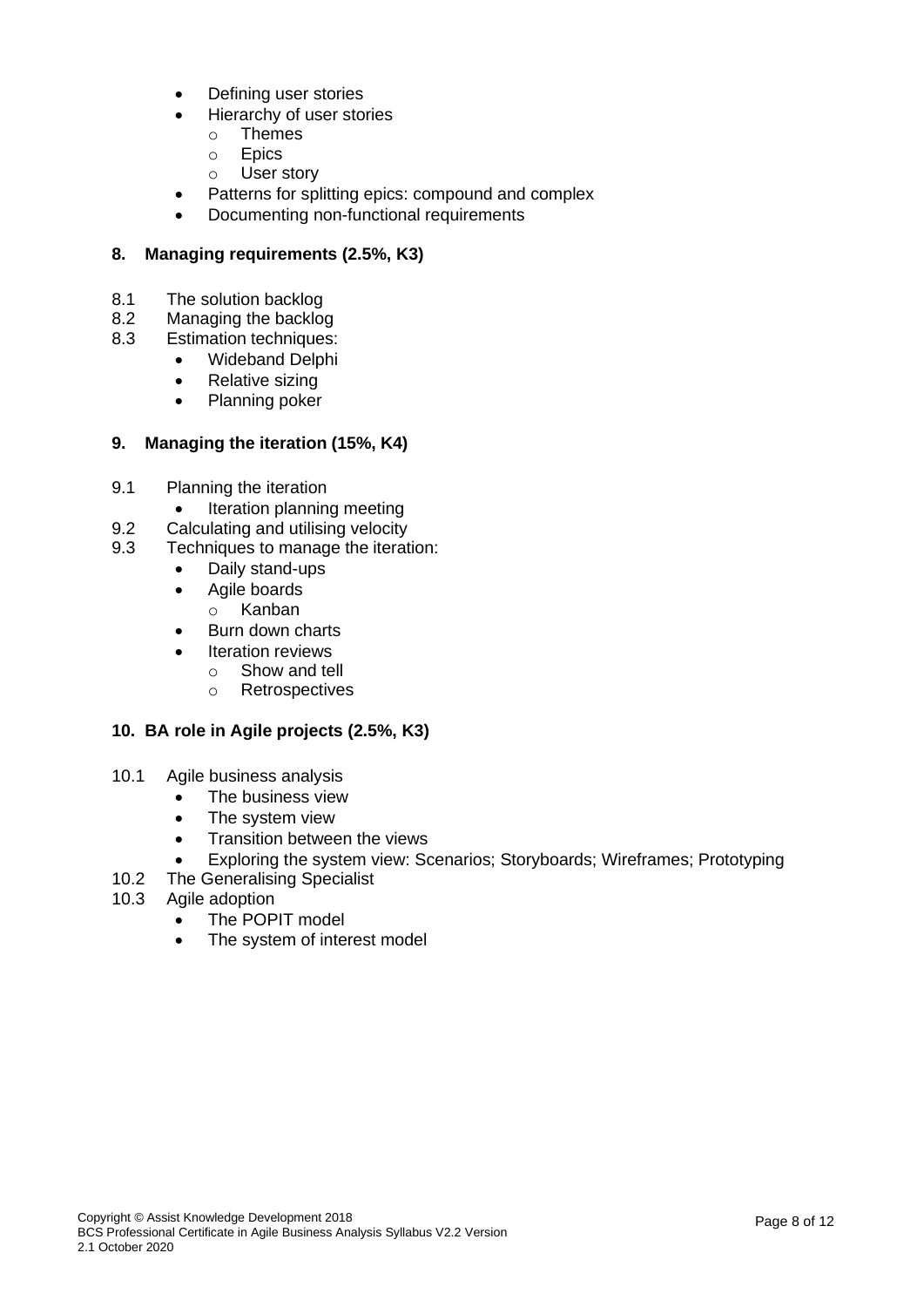# **Levels of Knowledge / SFIA Levels / Blooms**

This course will provide candidates with the levels of difficulty / knowledge skill highlighted within the following table, enabling them to develop the skills to operate at the levels of responsibility indicated. The levels of knowledge and SFIA levels are explained in on the website [www.bcs.org/levels.](http://www.bcs.org/levels) The levels of knowledge above will enable candidates to develop the following levels of skill to be able to operate at the following levels of responsibility (as defined within the SFIA framework) within their workplace:

| Level          | <b>Levels of Knowledge</b> | <b>Levels of Skill and Responsibility (SFIA)</b> |
|----------------|----------------------------|--------------------------------------------------|
| K7             |                            | Set strategy, inspire and mobilise               |
| K6             | Evaluate                   | Initiate and influence                           |
| K <sub>5</sub> | Synthesise                 | Ensure and advise                                |
| K <sub>4</sub> | Analyse                    | <b>Enable</b>                                    |
| K3             | <b>Apply</b>               | <b>Apply</b>                                     |
| K <sub>2</sub> | <b>Understand</b>          | <b>Assist</b>                                    |
| K <sub>1</sub> | Remember                   | Follow                                           |

# **Question Weighting**

| <b>Syllabus Area</b>                          | <b>Target number of</b><br>questions |
|-----------------------------------------------|--------------------------------------|
| 1 - Agile Philosophy                          |                                      |
| 2 - Agile Principles                          | າ                                    |
| 3 - Agile Methods                             |                                      |
| 4 - Understanding Stakeholders                |                                      |
| 5 - Agile Modelling                           | 8                                    |
| 6 - Decomposing and organising Business Goals | າ                                    |
| 7 - Agile Requirements                        | 8                                    |
| 8 - Managing Requirements                     |                                      |
| 9 - Managing the Iteration                    | 6                                    |
| 10 - BA Role in Agile Projects                |                                      |
| <b>Total</b>                                  | 40 questions                         |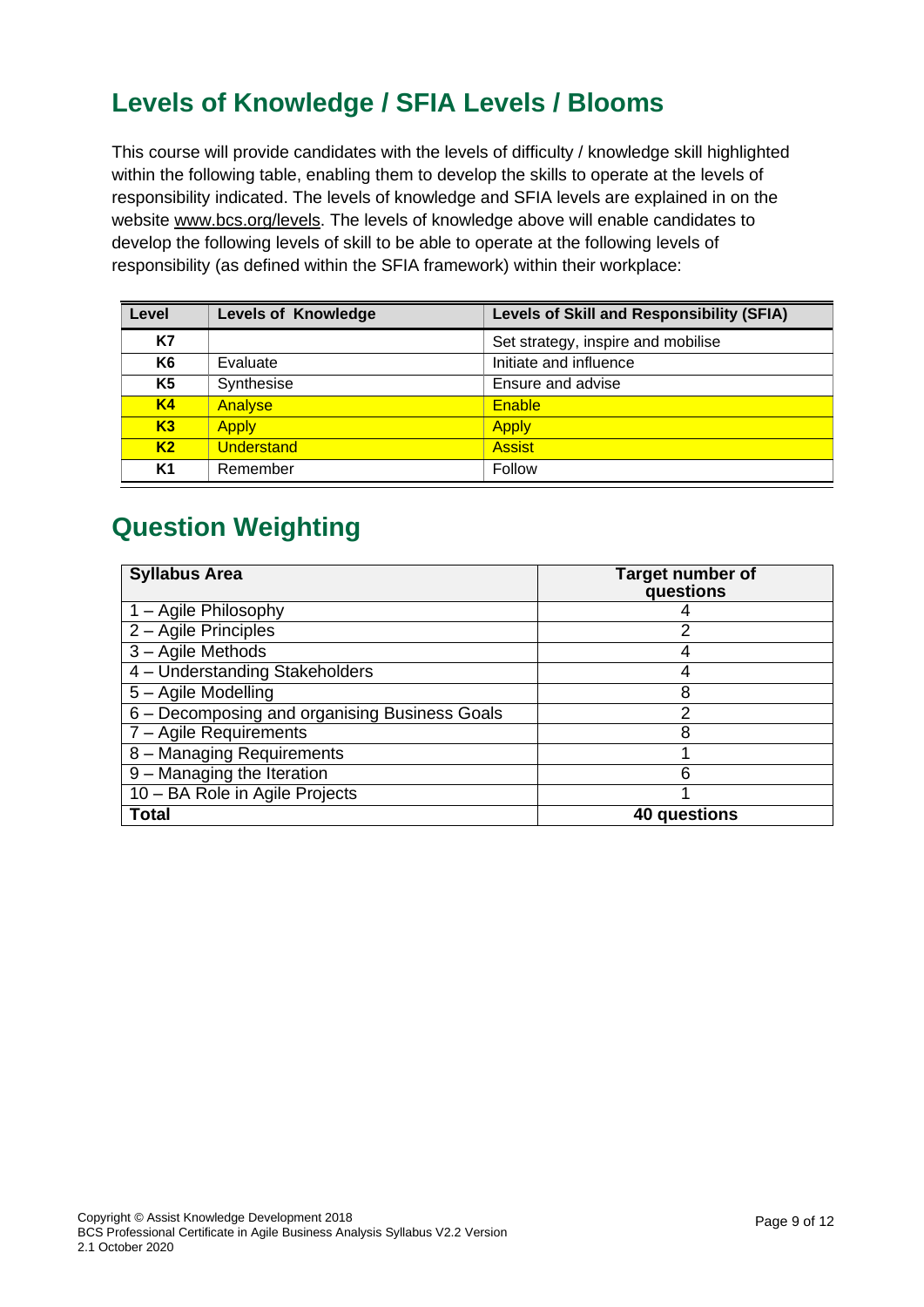## **Recommended Reading List**

| <b>Title</b>            | <b>Agile and Business Analysis</b>                   |
|-------------------------|------------------------------------------------------|
| Author                  | Lynda Girvan and Debra Paul                          |
| <b>Publication Date</b> | March 2017                                           |
| <b>Publisher</b>        | <b>BCS Learning and Development Ltd</b>              |
| <b>ISBN</b>             | 978 1780173221                                       |
| Title                   | Business Analysis 3 <sup>rd</sup> Edition            |
| <b>Author</b>           | Debra Paul, Donald Yeates and James Cadle            |
| <b>Publisher</b>        | BCS, Learning and Development Limited                |
| <b>Publication Date</b> | September 2014                                       |
| <b>ISBN</b>             | 9781780172774                                        |
| <b>Title</b>            | <b>Disciplined Agile Delivery</b>                    |
| Author                  | <b>Scott Ambler and Mark Lines</b>                   |
| <b>Publisher</b>        | <b>IBM Press</b>                                     |
| <b>Publication Date</b> | May 2012                                             |
| <b>ISBN</b>             | 9780132810135                                        |
| <b>Title</b>            | User Stories Applied: For Agile Software Development |
| <b>Author</b>           | Mike Cohn                                            |
| <b>Publication Date</b> | March 2004                                           |
| <b>Publisher</b>        | <b>Addison Wesley</b>                                |
| <b>ISBN</b>             | 978 0321205681                                       |

#### [Agile Manifesto](http://www.agilemanifesto.org/)

[www.scrumalliance.org](http://www.scrumalliance.org/)

## **Additional Reading**

[The DSDM Agile Project Framework Handbook](https://www.agilebusiness.org/shop/books/the-dsdm-agile-project-framework-handbook)

[Managing the Development of Large Software Systems by Winston Royce](http://leadinganswers.typepad.com/leading_answers/files/original_waterfall_paper_winston_royce.pdf)

| <b>Title</b>            | <b>Agile Retrospectives: Making Good Teams Great</b> |
|-------------------------|------------------------------------------------------|
| <b>Author</b>           | Esther Derby, Diana Lawson                           |
| <b>Publication Date</b> | August 2006                                          |
| <b>Publisher</b>        | <b>Pragmatic Bookshelf</b>                           |
| <b>ISBN</b>             | 978 0977616640                                       |
|                         |                                                      |
| <b>Title</b>            | <b>Agile Estimating and Planning</b>                 |
| <b>Author</b>           | Mike Cohn & Addison Wesley                           |
| <b>Publication Date</b> | November 2005                                        |
| <b>Publisher</b>        | <b>Prentice Hall</b>                                 |

**ISBN** 978 0131479418